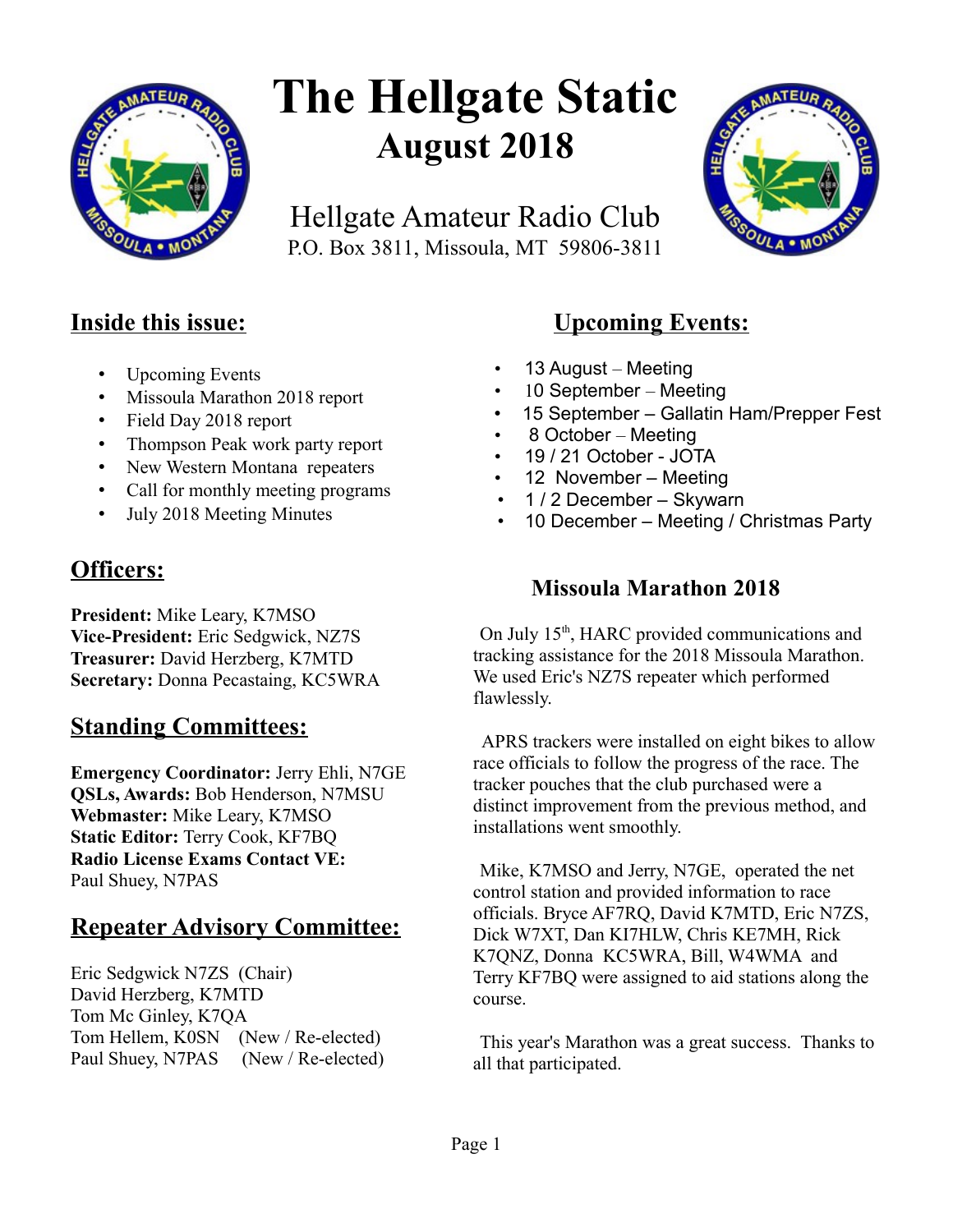# **2018 Field Day**

HARC members once again had a great time during Field Day at the old log cabin chapel at Fort Missoula. Two stations were set up, one for voice/cw and another for digital. Two stations were set up, one for voice / cw and the other for digital. Very few HARC members showed up to operate, however, some out of town visitors did show up to see how HARC runs Field Day. Paul N7PAS became a convert to the digital modes of operating HF.

Setup was mostly done in the warm sun Friday afternoon, then wrapped up in the downpour of Saturday morning. Dick W7XT did not let an arm in a sling from surgery stop him from helping out. Teardown went smoothly in the Sunday afternoon sun.

Many thanks go to those who made the Field Day happen: Bryce KI7LMV, Jerry N7GE, David K7MTD, Dan KI7HLW, Dick W7XT, Paul N7PAS, Donna KC5WRA, Tom K7QA and Mike K7MSO.

Here are a few photos from Field Day 2018.

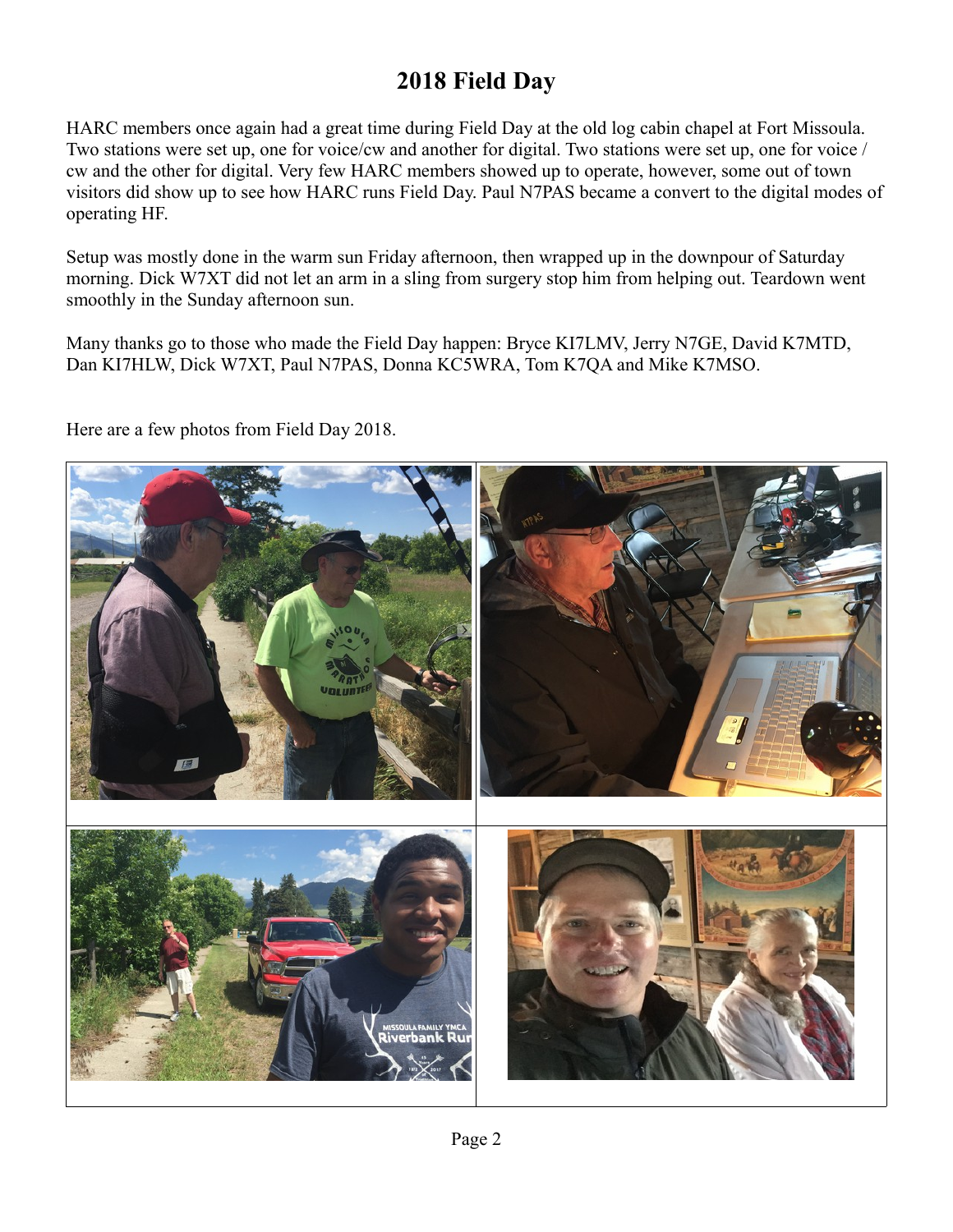# **Thompson Peak (146.96) Repeater Inspection / Work Party**

Hi All,

On Jul 20<sup>th</sup> the Forest service called an inspection/work party at Thompson Peak for the 31<sup>st</sup> of July at 9:00 AM.

Bryce Rowe KI7LMV, Jerry Ehli N7GE, Eric Sedgwick NZ7S, and myself Paul Shuey N7PAS made the trip.

We arrived at the site at 8:30 AM with the Forest Service rep right on our tail.

Others that showed up for the get together were the Mineral Co. Sheriff, Mineral Co. Radio Tech, Montana Highway Patrol Tech, and Montana Electronics Tech.

We discussed things that needed to be done in and around the building, and then the 4 of us set to work on the grounding for our repeater.

We ran 2 #8 insulated copper wires from the building ground on floor 1 up through the floor to floor 2 and around the room to a ground bus bar that we installed behind the repeater.

After connecting to the building ground we carefully dressed the cables up and around the room to the bus bar.

We then installed lightening protection units on the 2 coax's and ran #10 stranded wire to the bus bar. This took about 2 ½ hours.

We then helped the others with some cleanup of old coax's from floor 1 to the FS Tower. We removed 9 unused coax's from inside the building and cut them off outside.

We also helped with redoing/tightening the building ground cable system which was loose on all connections around the outside of the building.

The FS needs to dig a new trench and replace there broken conduit to their tower and remove all the unused cable on the tower.

I'm not taking any bets on how long that will take. If all the agencies push for completion it any get done and the noise floor level at the building will drop some.

We left the site at around 12:30 PM and headed home. Thanks to all that helped. Good job.

Paul Shuey N7PAS W5YI VEC Missoula, MT [pshuey@bresnan.net](mailto:pshuey@bresnan.net)

## **Paul sent along some photos from the repeater site:**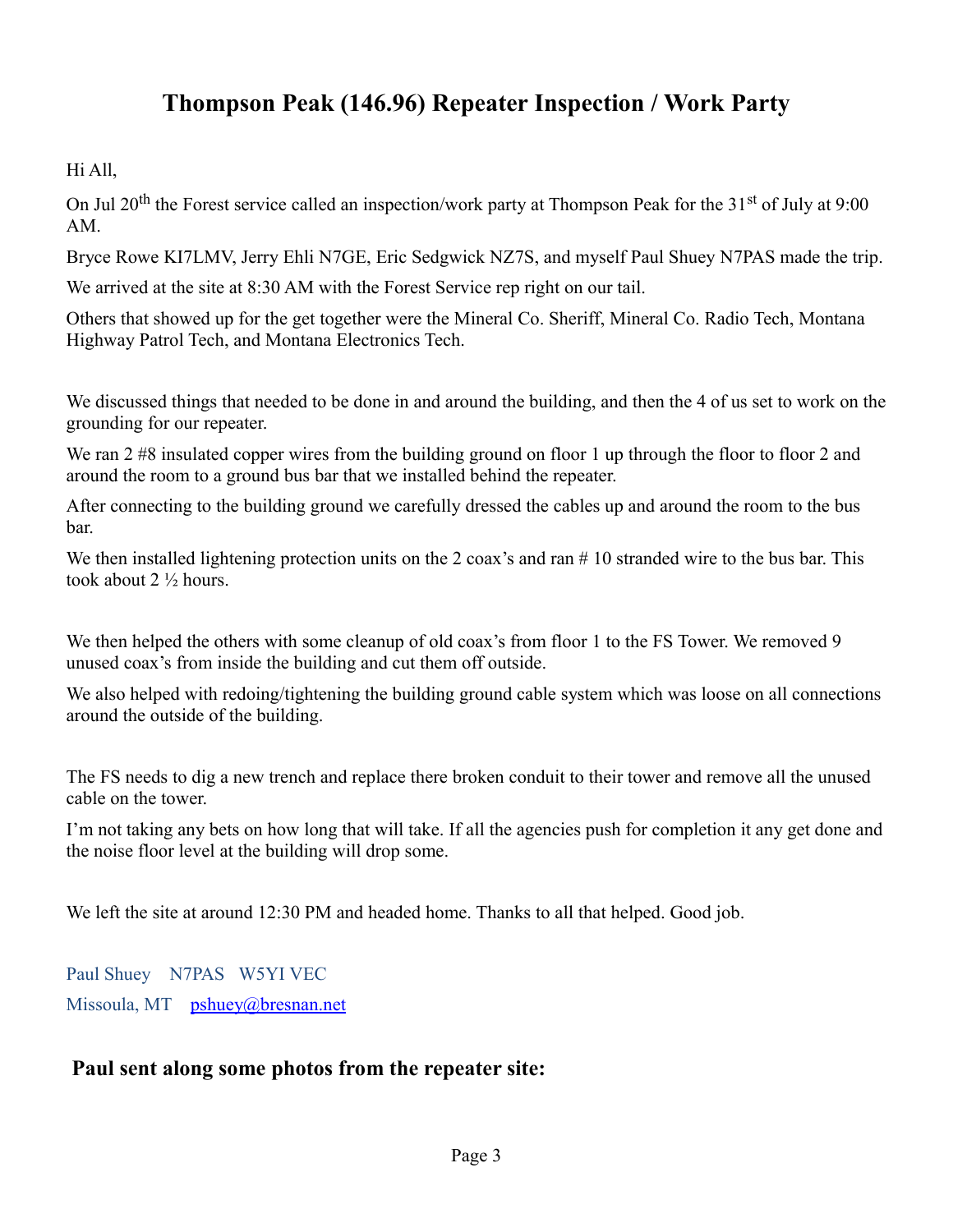#### **Thompson Peak Work Party Photos**



---------------------------------------------------------------------------

#### **Two New DMR Repeaters On The Air**

 The Mac Pass Repeater Group's Lookout Pass DMR repeater is now operating and is linked to the worldwide Brandmeister digital network. The Hytera repeater is capable of mixed mode operation. The analog side has had the PL tone changed to 100 Hz and will be linked to the Echolink network sometime in the fall.

 The Lone Mountain site near Big Sky is on the air! From 11,000+ feet above sea level, coverage is expected to be spectacular. This is a DMR only repeater. **Repeater particulars:**

**Lookout Pass** WR7HLN 444.200 MHz, plus 5 MHz offset DMR admission: Color Code 2 DMR Radio ID: 313009 Analog FM access: PL encode/decode 100.0 Hz **Lone Mountain** (near Big Sky) KL7JGS 447.000 MHz, minus 5 MHz offset DMR admission: Color Code 1 DMR Radio ID: 313017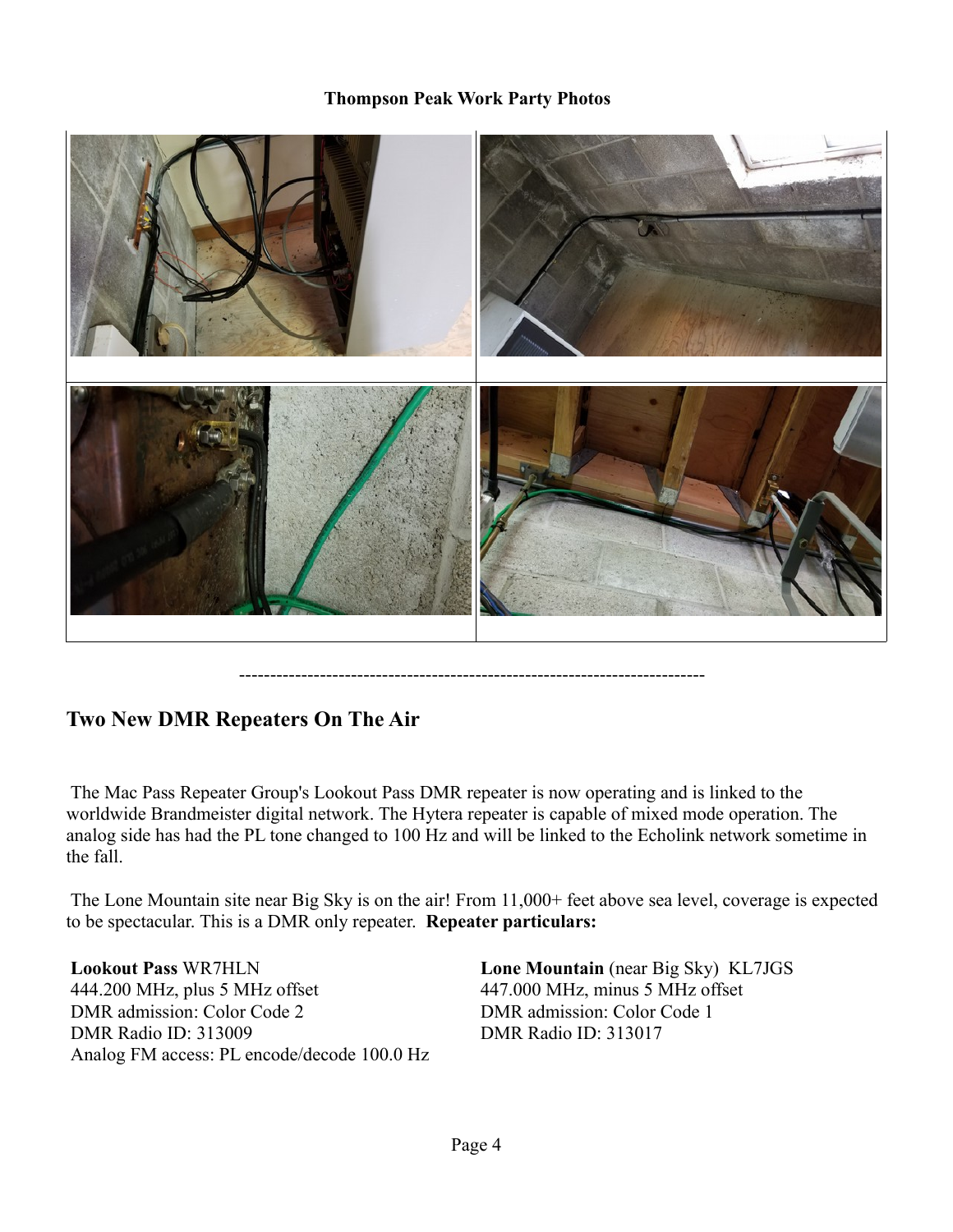## **New Two Meter, 70cm and Six Meter FM Repeaters**

 Don, WR7DW, has installed a six meter on Pinkham Mountain in Lincoln County, Northwest of Kalispell. Transmiting on 53.010 MHz and receiving on 51.310 MHz (-1.7 MHz offset) PL tone: 114.8 Hz. At an elevation of 6,322 feet. It should provide substantial coverage of Northwest Montana..

 Don, WR7DW, has also installed two meter and 70cm repeaters at the Werner Mountain site 15 miles NW of Whitefish at an elevation of 6970 feet. Coverage may extend to Missoula with a directional antenna pointed in the right direction.

> Two Meter Werner Mtn.  $147.260 \text{ MHz} + 100 \text{ Hz} \text{ PL}$  tone

70 cm Werner Mtn. 444.650 MHz  $+$  100 Hz PL tone

----------------------------------------------------------------------------------

### **Call For Meeting Programs**

We are in need of programs for the monthly meetings. Do you have a favorite radio activity that would be of interest to other hams? Amateur radio has so many facets – satellites, slow scan and fast scan TV, MARS, radio direction finding, IRLP, Echolink, D-Star and HF digital modes to name a few. Maybe you have a radio or antenna related project that other members might be interested in?

 Please consider putting on a short program to enlighten other club members and make our meetings more interesting. Contact Mike, K7MSO or Eric, NZ7S to schedule your program.

----------------------------------------------------------------------

## **July 2018 Attendance and Meeting minutes:**

**Present were:** Donna Pecastaing KC5WRA, Jackie Harrington KC7RBC, Terry Cook KF7BQ, Rich Kingdon K7QNZ, Paul Shuey N7PAS, Jerry Ehli N7GE, Larry Stipe K7GIS, Bryce Nordgren AF7RQ, Tom McGinley K7QA, Dick Walton W7XT, Dan Somerlott KI7HLW, Jerri Shuey N7JGS, David Herzberg K7MTD, Hayden, Eric Sedgwick NZ7S, Mark Lehmann KF5ZFF, Bryce Rowe KI7LMV, Mike Leary K7MSO.

**Approval of June meeting minutes: Approved**

**Approval of Treasurer's Report: Approved**

**Repeater Committee:** Eric NZ7S heard from Missoula County 146.90 repeater might not move, yet.